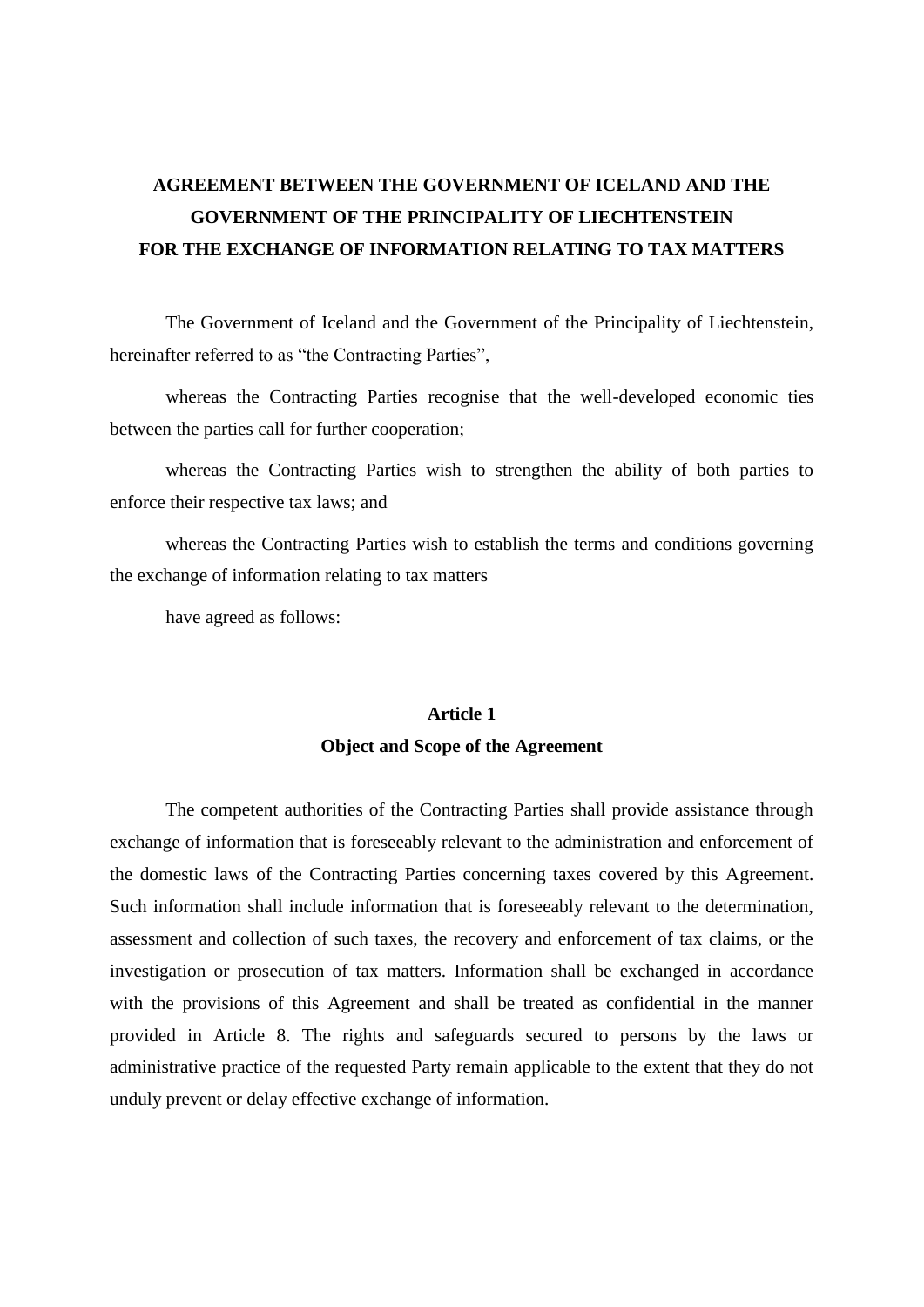## **Article 2**

#### **Jurisdiction**

A requested Party is not obligated to provide information which is neither held by its authorities nor in the possession or control of persons who are within its territorial jurisdiction.

### **Article 3**

### **Taxes Covered**

1. This Agreement shall apply to taxes of every kind and description imposed in the Contracting Parties.

2. This Agreement shall also apply to any identical or substantially similar taxes imposed after the date of signature of the Agreement in addition to or in place of the existing taxes. The competent authorities of the Contracting Parties shall notify each other of any substantial changes to the taxation and related information gathering measures covered by the Agreement.

# **Article 4**

## **Definitions**

- 1. For the purposes of this Agreement, unless otherwise defined:
	- a) the term "Contracting Party" means Iceland or Liechtenstein as the context requires;
	- b) the term "Liechtenstein" means the Principality of Liechtenstein, and, when used in a geographical sense, the area in which the tax laws of the Principality of Liechtenstein apply;
	- c) the term "Iceland" means Iceland and, when used in a geographical sense, means the territory of Iceland, including its territorial sea, and any area beyond the territorial sea within which Iceland, in accordance with international law,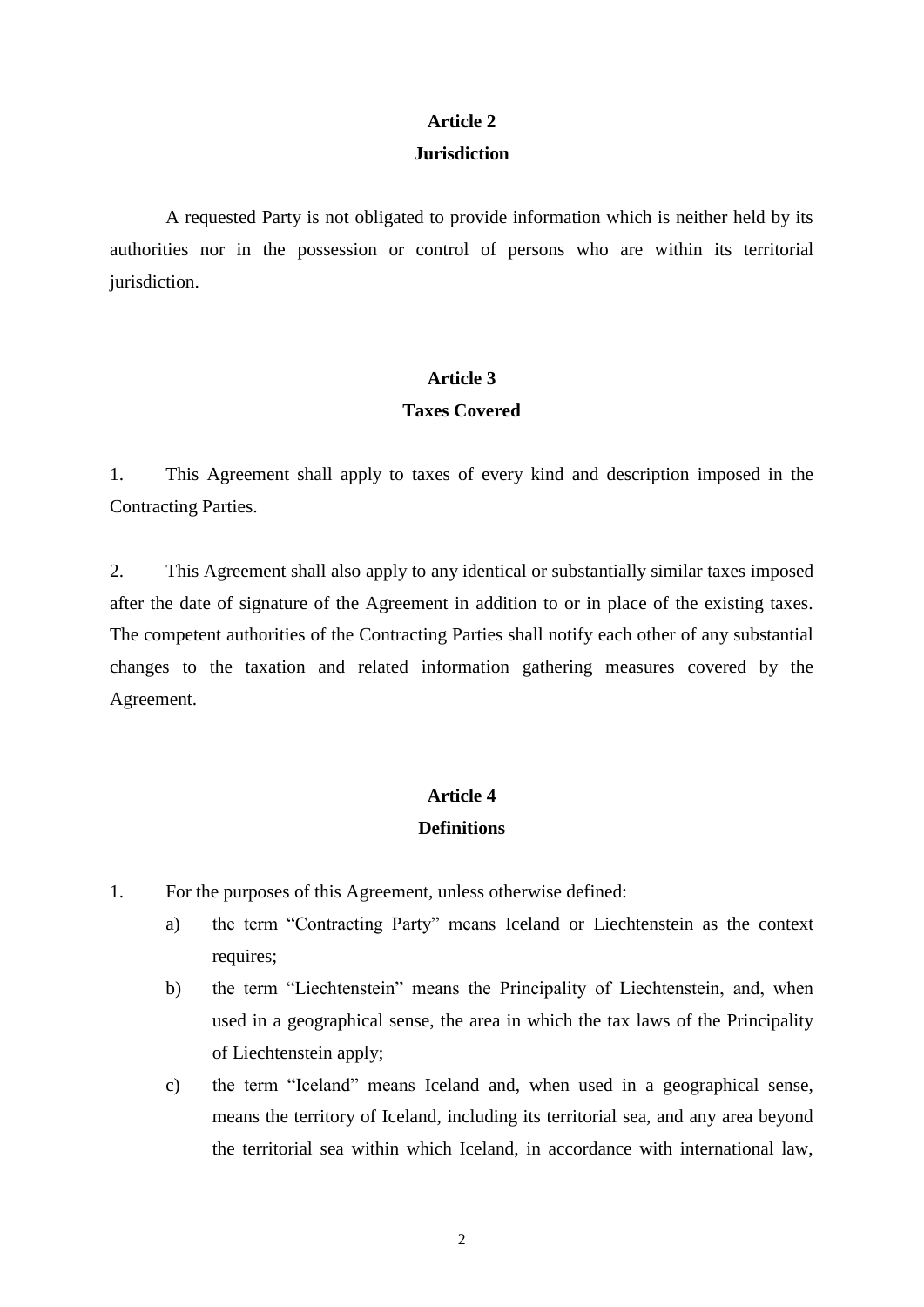exercises jurisdiction or sovereign rights with respect to the sea bed, its subsoil and its superjacent waters, and their natural resources;

- d) the term "competent authority" means:
	- (i) in Liechtenstein, the Government of the Principality of Liechtenstein or its authorised representative;
	- (ii) in Iceland, the Minister of Finance or the Minister's authorised representative;
- e) the term "person" includes an individual, a company and any other body of persons;
- f) the term "company" means any body corporate or any entity that is treated as a body corporate for tax purposes;
- g) the term "publicly traded company" means any company whose principal class of shares is listed on a recognised stock exchange provided its listed shares can be readily purchased or sold by the public. Shares can be purchased or sold "by the public" if the purchase or sale of shares is not implicitly or explicitly restricted to a limited group of investors;
- h) the term "principal class of shares" means the class or classes of shares representing a majority of the voting power and value of the company;
- i) the term "recognised stock exchange" means any stock exchange agreed upon by the competent authorities of the Contracting Parties;
- j) the term "collective investment fund or scheme" means any pooled investment vehicle, irrespective of legal form. The term "public collective investment fund or scheme" means any collective investment fund or scheme provided the units, shares or other interests in the fund or scheme can be readily purchased, sold or redeemed by the public. Units, shares or other interests in the fund or scheme can be readily purchased, sold or redeemed "by the public" if the purchase, sale or redemption is not implicitly or explicitly restricted to a limited group of investors;
- k) the term "tax" means any tax to which the Agreement applies;
- l) the term "applicant Party" means the Contracting Party requesting information;
- m) the term "requested Party" means the Contracting Party requested to provide information;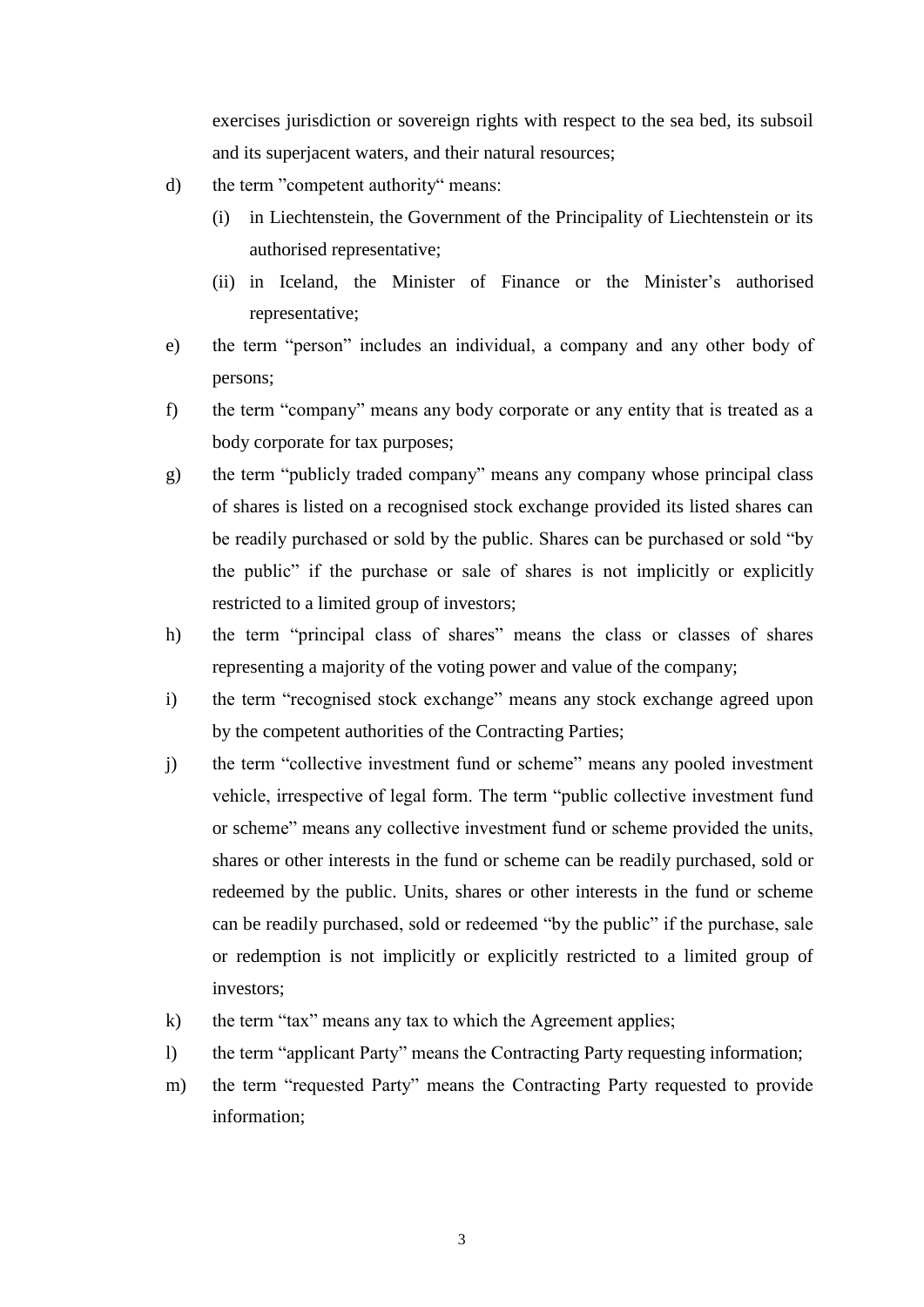- n) the term "information gathering measures" means laws and administrative or judicial procedures that enable a Contracting Party to obtain and provide the requested information;
- o) the term "information" means any fact, statement or record in any form whatever;

2. As regards the application of this Agreement at any time by a Contracting Party, any term not defined therein shall, unless the context otherwise requires, have the meaning that it has at that time under the law of that Party, any meaning under the applicable tax laws of that Party prevailing over a meaning given to the term under other laws of that Party.

## **Article 5 Exchange of Information Upon Request**

1. The competent authority of the requested Party shall provide upon request of the applicant Party information for the purposes referred to in Article 1. Such information shall be exchanged without regard to whether the conduct being investigated would constitute a crime under the laws of the requested Party if such conduct occurred in the requested Party.

2. If the information in the possession of the competent authority of the requested Party is not sufficient to enable it to comply with the request for information, that Party shall use all relevant information gathering measures to provide the applicant Party with the information requested, notwithstanding that the requested Party may not need such information for its own tax purposes.

3. If specifically requested by the competent authority of the applicant Party, the competent authority of the requested Party shall provide information under this Article, to the extent allowable under its domestic laws, in the form of depositions of witnesses and authenticated copies of original records.

4. Each Contracting Party shall ensure that its competent authorities for the purposes specified in Article 1 of the Agreement, have the authority to obtain and provide upon request:

4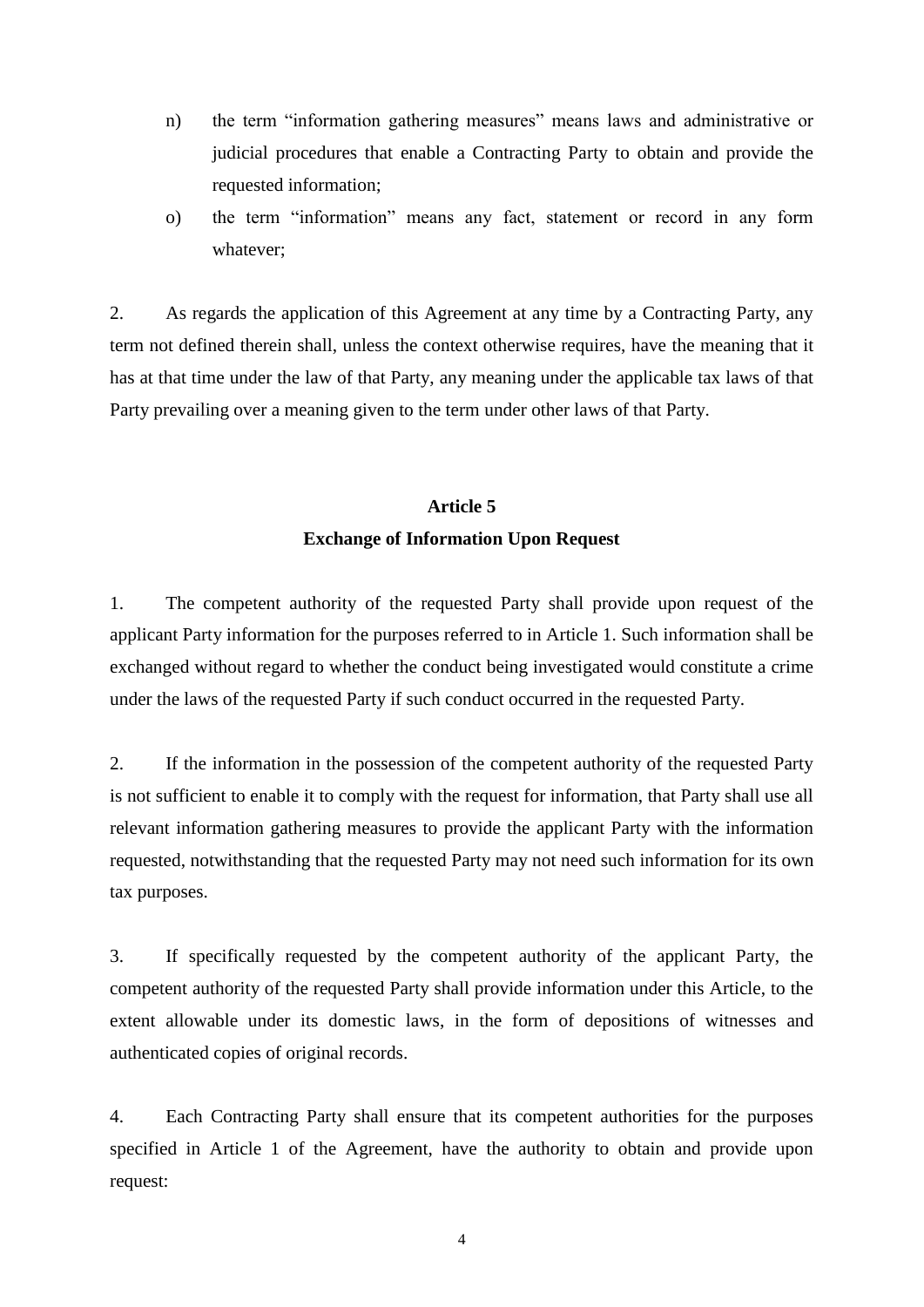- a) information held by banks, other financial institutions, and any person acting in an agency or fiduciary capacity including nominees and trustees;
- b) information regarding the ownership of companies, partnerships and other persons, including,
	- (i) within the constraints of Article 2, ownership information on all such persons in an ownership chain;
	- (ii) in the case of trusts, information on settlors, trustees and beneficiaries; and in the case of foundations, information on founders, members of the foundation council and beneficiaries.

Further, this Agreement does not create an obligation on the Contracting Parties to obtain or provide ownership information with respect to publicly traded companies or public collective investment funds or schemes unless such information can be obtained without giving rise to disproportionate difficulties.

5. The competent authority of the applicant Party shall formulate the request with the greatest detail possible and shall provide the following information to the competent authority of the requested Party when making a request for information under the Agreement to demonstrate the foreseeable relevance of the information to the request:

- a) the identity of the person under examination or investigation;
- b) the taxable period for which the information is sought;
- c) a statement of the information sought including its nature and the form in which the applicant Party wishes to receive the information from the requested Party;
- d) the matter with respect to which the information is sought;
- e) grounds for believing that the information requested is held in the requested Party or is in the possession or control of a person within the jurisdiction of the requested Party;
- f) to the extent known, the name and address of any person believed to be in possession of the requested information;
- g) a statement that the request is in conformity with the law and administrative practices of the applicant Party, that if the requested information was within the jurisdiction of the applicant Party then the competent authority of the applicant Party would be able to obtain the information under the laws of the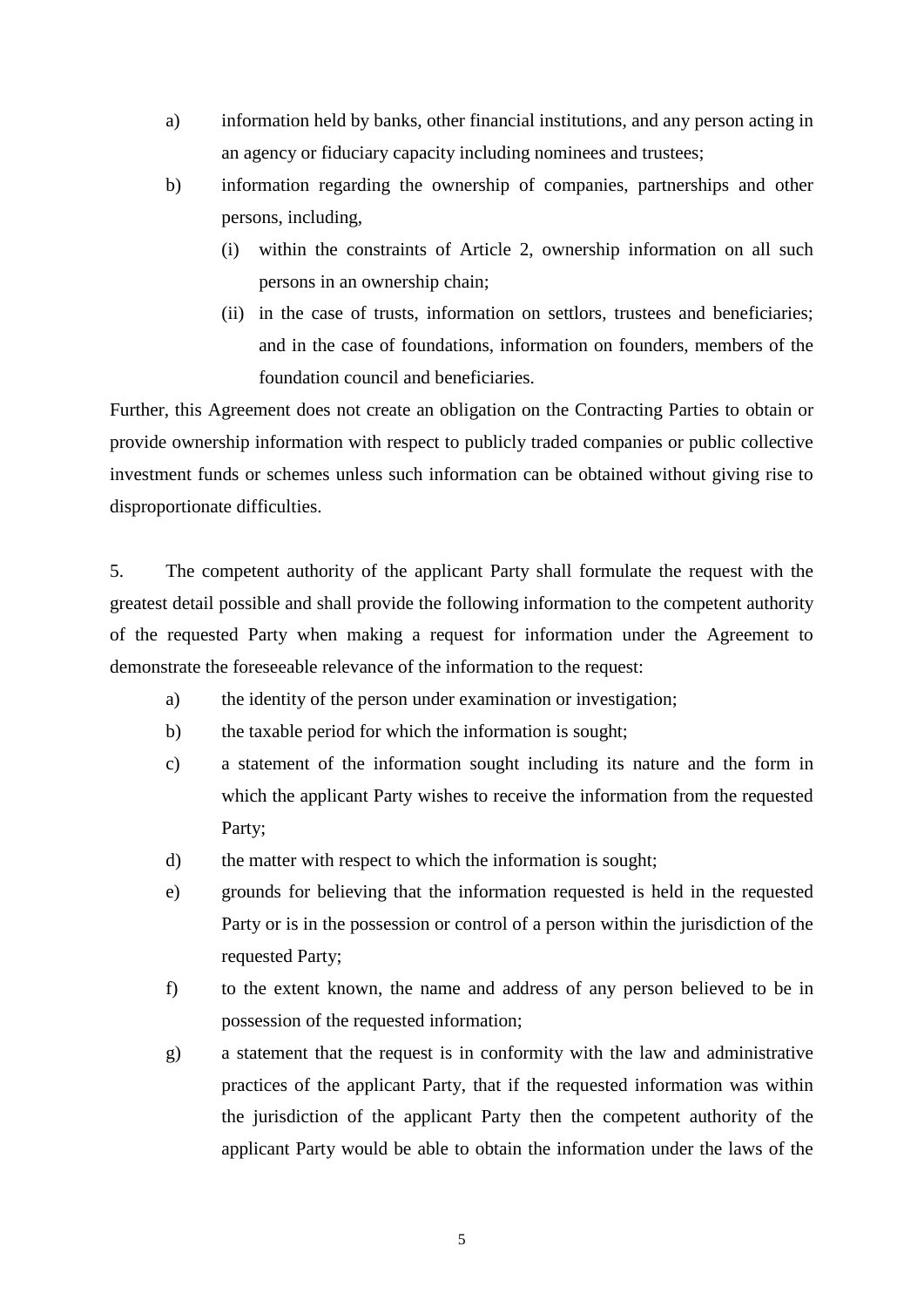applicant Party or in the normal course of administrative practice and that it is in conformity with this Agreement; and

h) a statement that the applicant Party has pursued all means available in its own territory to obtain the information, except those that would give rise to disproportionate difficulties.

6. The competent authority of the requested Party shall forward the requested information as promptly as possible to the applicant Party. To ensure a prompt response, the competent authority of the requested Party shall:

- a) Confirm receipt of a request in writing to the competent authority of the applicant Party and shall notify the competent authority of the applicant Party of deficiencies in the request, if any, within 60 days of the receipt of the request.
- b) If the competent authority of the requested Party has been unable to obtain and provide the information within 90 days of receipt of the request, including if it encounters obstacles in furnishing the information or it refuses to furnish the information, it shall immediately inform the applicant Party, explaining the reason for its inability, the nature of the obstacles or the reasons for its refusal.

## **Article 6 Tax Examinations Abroad**

1. By reasonable notice given in advance, the applicant Party may request that the requested Party allows representatives of the competent authority of the applicant Party to enter the territory of the requested Party, to the extent permitted under the law of the lastmentioned Party, to interview individuals and examine records with the written consent of the persons concerned. The competent authority of the second-mentioned Party shall notify the competent authority of the first-mentioned Party of the time and place of the meeting with the individuals concerned.

2. At the request of the competent authority of one Contracting Party, the competent authority of the other Contracting Party may allow representatives of the competent authority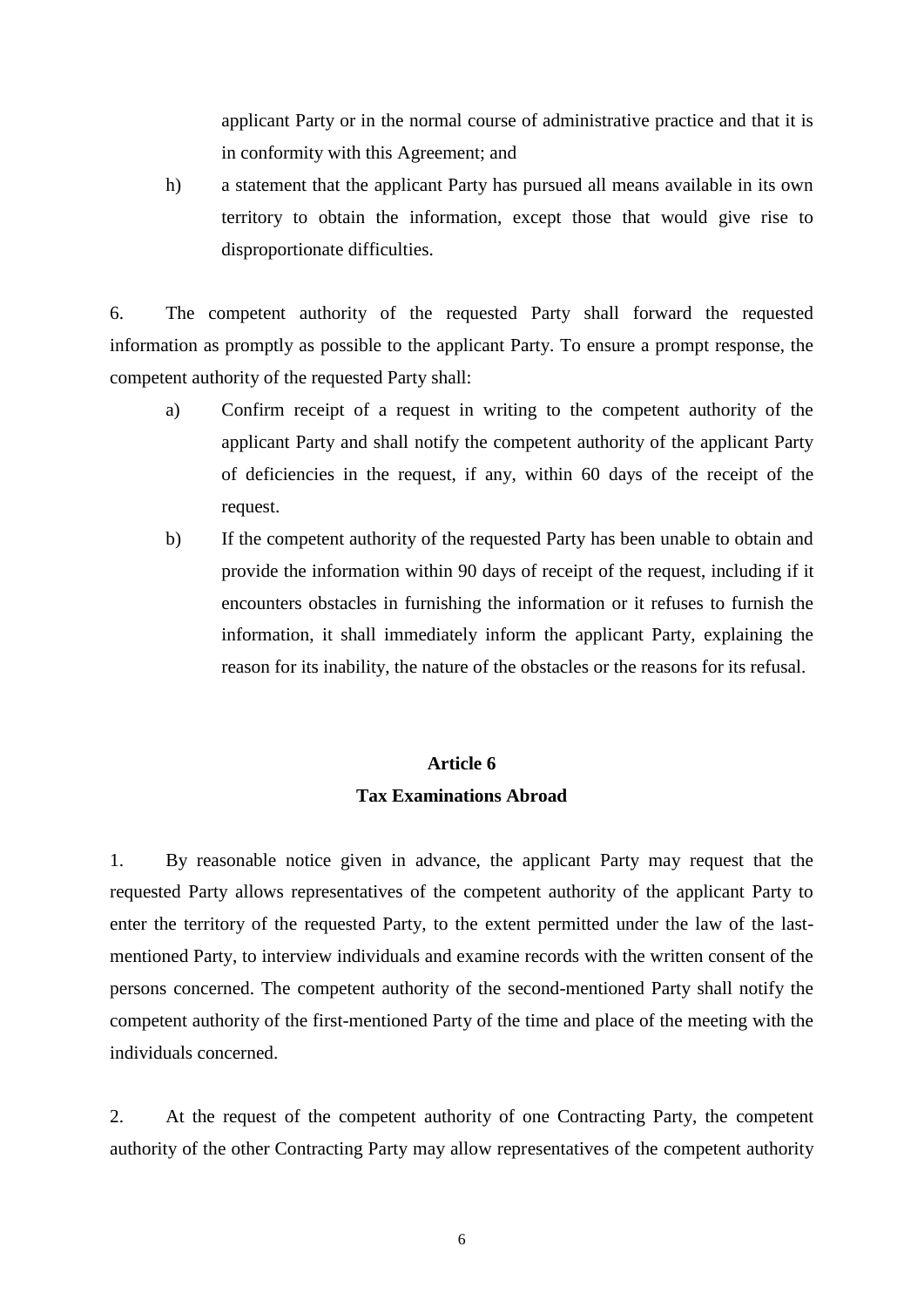of the first-mentioned Party to be present at the appropriate part of a tax examination in the second-mentioned Party.

3. If the request referred to in paragraph 2 is acceded to, the competent authority of the Contracting Party conducting the examination shall, as soon as possible, notify the competent authority of the other Party about the time and place of the examination, the authority or official designated to carry out the examination and the procedures and conditions required by the first-mentioned Party for the conduct of the examination. All decisions with respect to the conduct of the tax examination shall be made by the Party conducting the examination.

## **Article 7 Possibility of Declining a Request**

1. The requested Party shall not be required to obtain or provide information that the applicant Party would not be able to obtain under its own laws or in the normal course of its administrative practice for purposes of the administration or enforcement of its own tax laws or in response to a valid request made in similar circumstances from the requested Party under this Agreement. The competent authority of the requested Party may decline to assist where the request is not made in conformity with this Agreement.

2. The provisions of this Agreement shall not impose on a Contracting Party the obligation to supply information which would disclose any trade, business, industrial, commercial or professional secret or trade process. Notwithstanding the foregoing, information of the type referred to in paragraph 4 of Article 5 shall not be treated as such a secret or trade process merely because it meets the criteria in that paragraph.

3. The provisions of this Agreement shall not impose on a Contracting Party the obligation to obtain or provide information, which would reveal confidential communications between a client and an attorney, solicitor or other admitted legal representative where such communications are:

- a) produced for the purposes of seeking or providing legal advice; or
- b) produced for the purposes of use in existing or contemplated legal proceedings.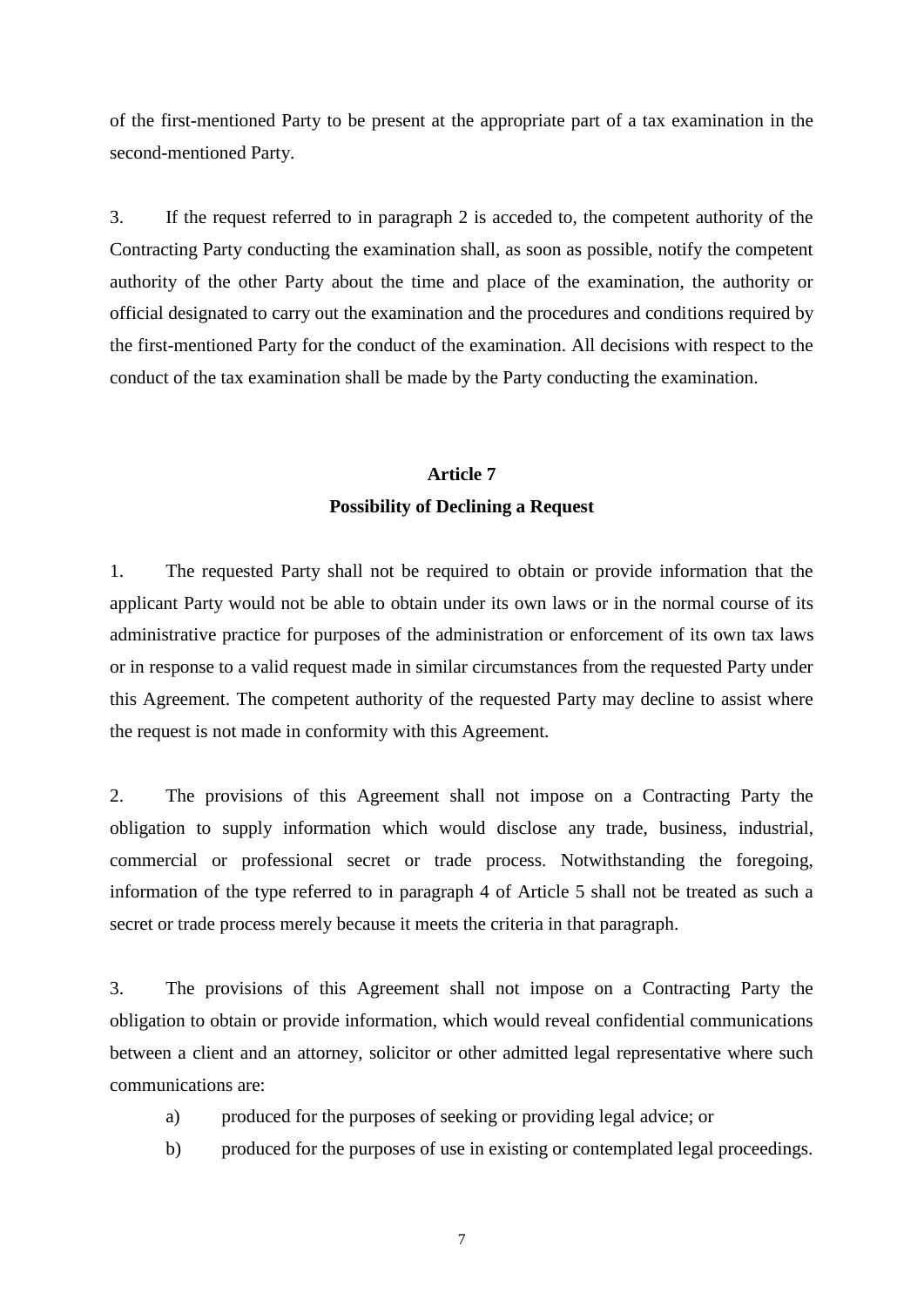4. The requested Party may decline a request for information if the disclosure of the information would be contrary to public policy (ordre public).

5. A request for information shall not be refused on the ground that the tax claim giving rise to the request is disputed.

6. The requested Party may decline a request for information if the information is requested by the applicant Party to administer or enforce a provision of the tax law of the applicant Party, or any requirement connected therewith, which discriminates against a national of the requested Party as compared with a national of the applicant Party in the same circumstances.

# **Article 8**

### **Confidentiality**

Any information provided and received by a Contracting Party under this Agreement shall be treated as confidential and may be disclosed only to persons or authorities (including courts and administrative bodies) in the jurisdiction of the Contracting Party concerned with the assessment or collection of, the enforcement or prosecution in respect of, or the determination of appeals in relation to, the taxes covered by this Agreement. Such persons or authorities shall use such information only for such purposes. They may disclose the information in public court proceedings or in judicial decisions. The information may not be disclosed to any other person or entity or authority or any other jurisdiction, State or sovereign territory not party to this Agreement without the express written consent of the competent authority of the requested Party.

# **Article 9**

#### **Costs**

1. Unless the competent authorities of the Contracting Parties otherwise agree, ordinary costs incurred in providing assistance under this Agreement shall be borne by the requested Party.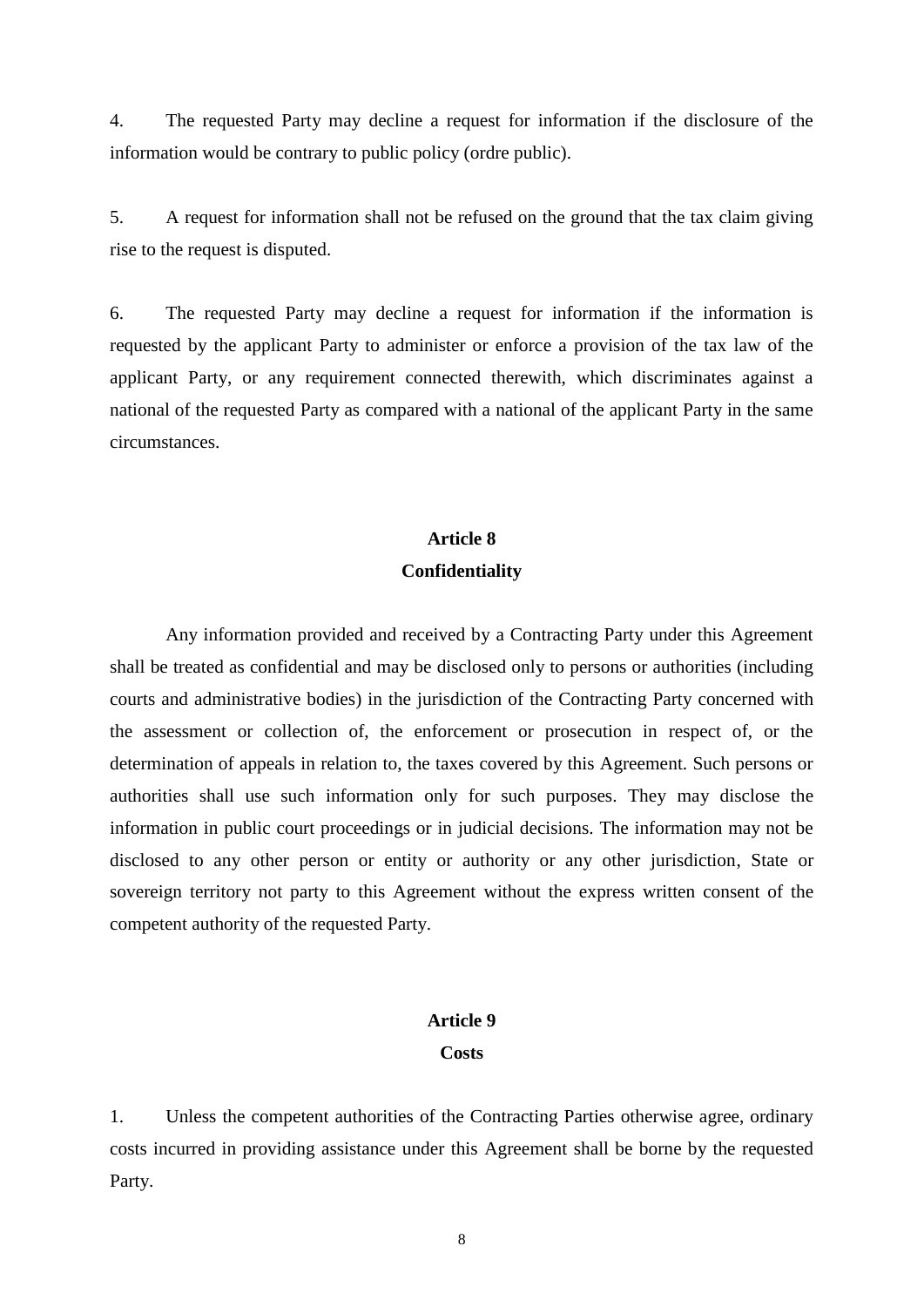2. Unless the competent authorities of the Contracting Parties otherwise agree, extraordinary costs incurred in providing assistance or implementing procedures related to this Agreement shall be borne by the applicant Party, as applicable. Such extraordinary costs shall include, for example, any costs incurred in providing assistance to the extent that such assistance requires engaging external advisers in connection with litigation or otherwise.

3. Where the requested Party considers that extraordinary costs will be incurred, the competent authority of the requested Party shall consult with the competent authority of the applicant Party before taking further steps to provide the assistance sought.

# **Article 10 Mutual Agreement Procedure**

1. Where difficulties or doubts arise between the Contracting Parties regarding the implementation or interpretation of this Agreement, the respective competent authorities shall endeavour to resolve the matter by mutual agreement.

2. In addition to the agreements referred to in paragraph 1, the competent authorities of the Contracting Parties may mutually agree on the procedures to be used under this Agreement.

3. The competent authorities of the Contracting Parties may communicate with each other directly for purposes of reaching agreement under this Article.

## **Article 11 Protocol**

The attached Protocol shall form an integral part of this Agreement.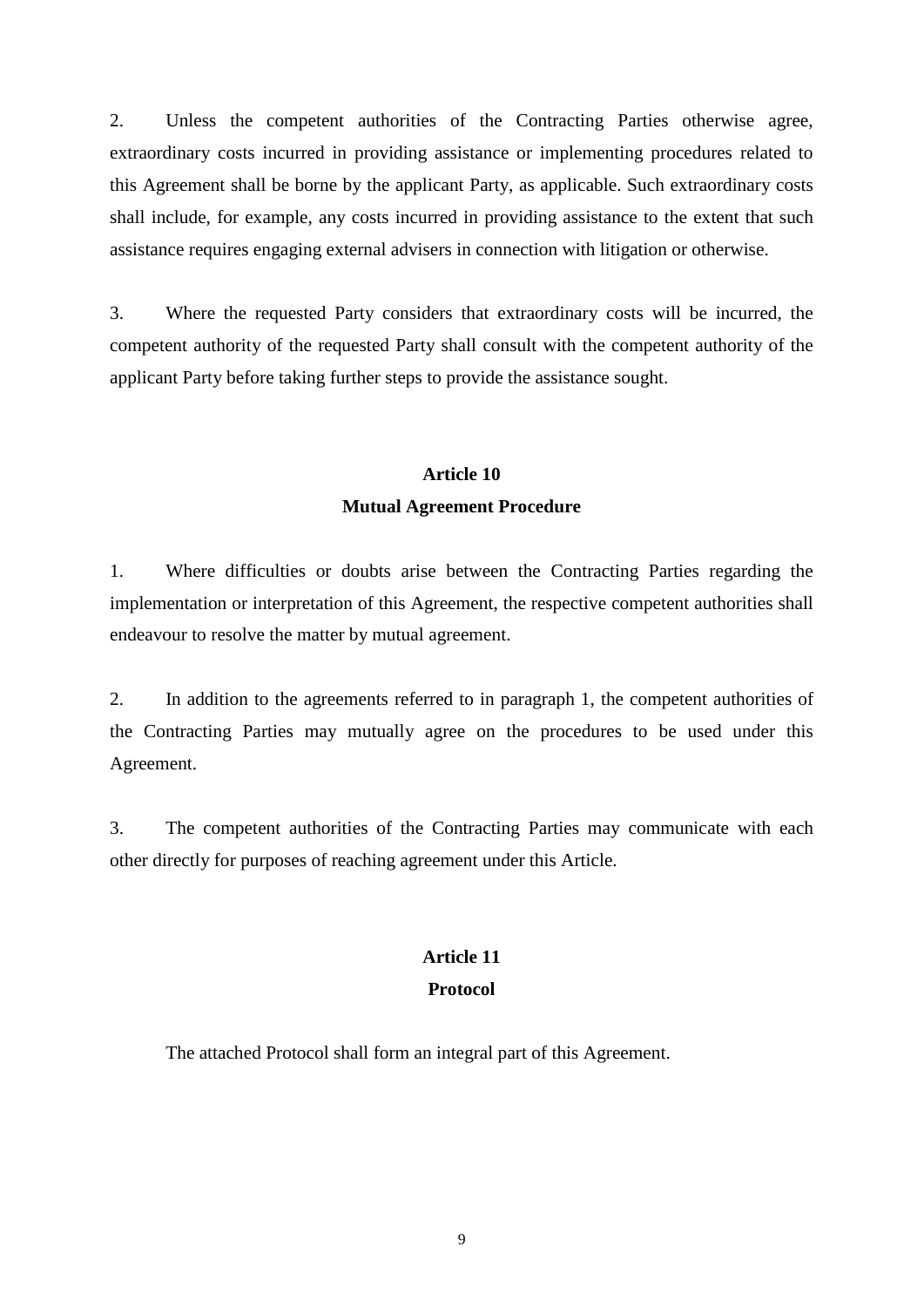#### **Article 12**

#### **Implementation Legislation**

The Contracting Parties shall enact any legislation necessary to comply with, and give effect to, the terms of this Agreement.

# **Article 13 Entry into Force**

1. Each of the Contracting Parties shall notify the other in writing of the completion of the procedures required by its law for the entry into force of this Agreement. The Agreement shall enter into force on the thirtieth day after the receipt of the later of these notifications.

2. Upon the date of entry into force, this Agreement shall have effect for all requests made but only in respect of taxable periods beginning on or after January 1, 2011.

## **Article 14**

## **Termination**

1. This Agreement shall remain in force until terminated by a Contracting Party. Either Contracting Party may terminate the Agreement, through diplomatic channels, by giving written notice of termination to the other Contracting Party. In such case, the Agreement shall cease to have effect on the first day of the month following the end of the period of six months after the date of receipt of notice of termination by the other Contracting Party.

2. In the event of termination, both Contracting Parties shall remain bound by the provisions of Article 8 with respect to any information obtained under this Agreement.

In witness whereof the undersigned being duly authorised thereto have signed the Agreement.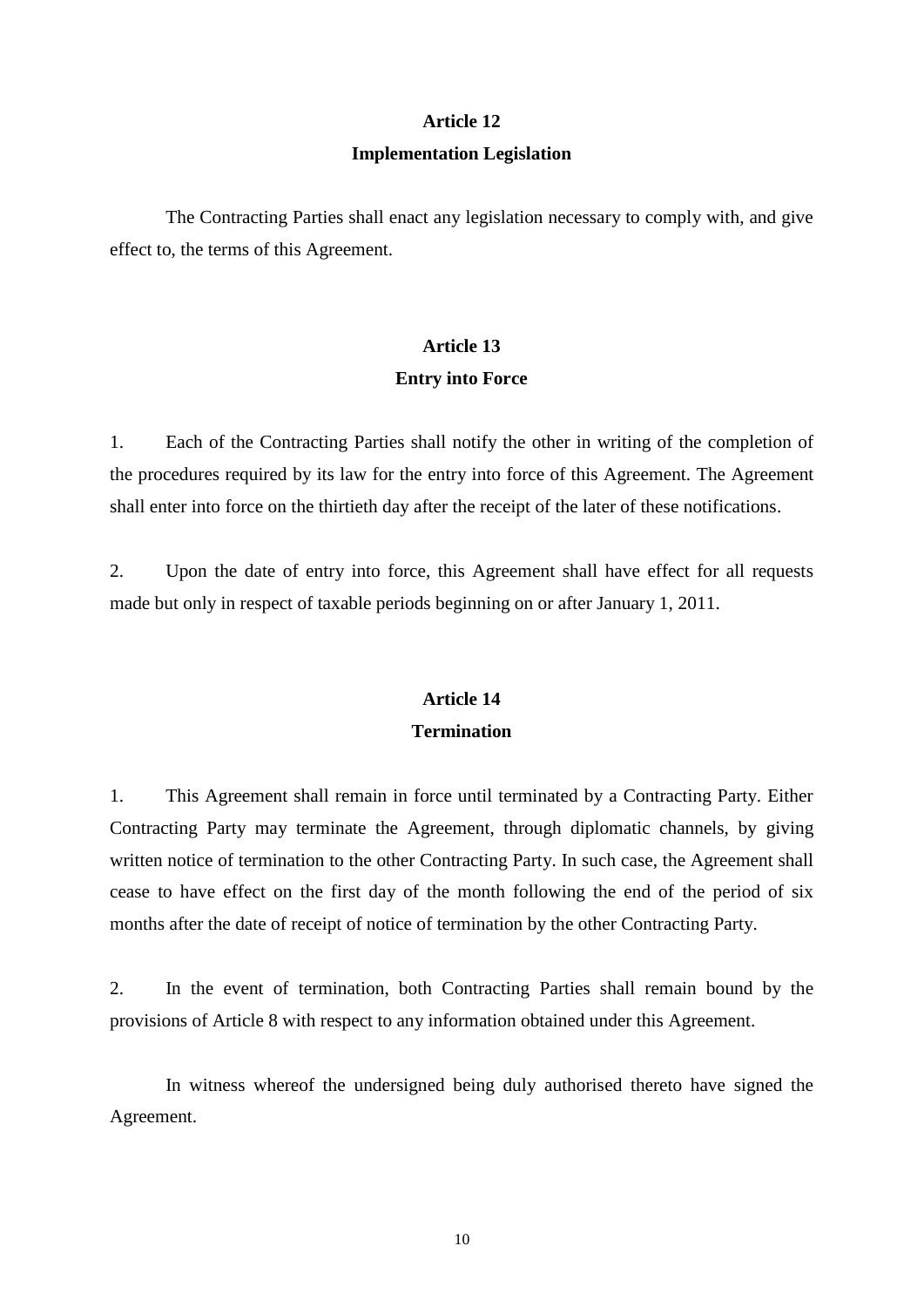language.

For the Government of Iceland:

For the Government of the Principality of Liechtenstein: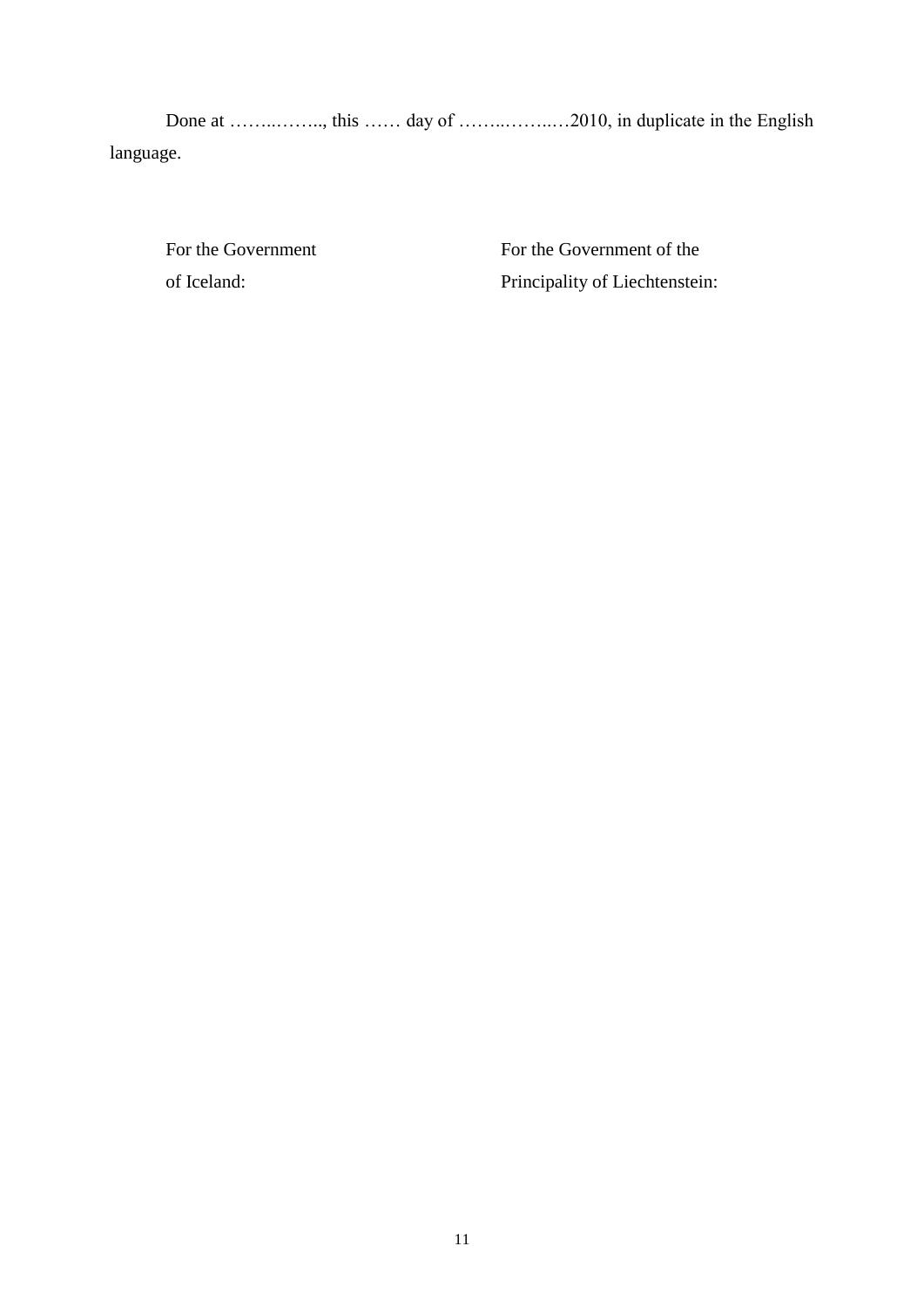#### **Protocol**

*to the Agreement between the Government of Iceland and the Government of the Principality of Liechtenstein for the exchange of information relating to tax matters*

On the occasion of the signing of the Agreement between the Government of Iceland and the Government of the Principality of Liechtenstein (the "Contracting Parties") for the exchange of information relating to tax matters (herinafter referred to as "the Agreement"), the Contracting Parties have agreed upon the following provisions, which shall form an integral part of the Agreement:

1. With respect to subparagraph (a) of paragraph 5 of Article 5, it is understood that it is not necessary to provide the name of the taxpayer in order to define its identity, if this identity can be determined from equivalent elements.

2. Formal communications, including requests for information, made in connection with or pursuant to the provisions of the Agreement will be in writing directly between the competent authorities.

3. With respect to subparagraph (e) of paragragh 1 of Article 4, it is understood that the term "person" includes a dormant inheritance.

4. With respect to subparagraph (f) of paragraph 1 of Article 4, it is understood that the term "company" includes also foundations, establishments ("Anstalten"), trusts and special asset endowments.

In witness whereof the undersigned being duly authorised thereto have signed the Protocol.

12